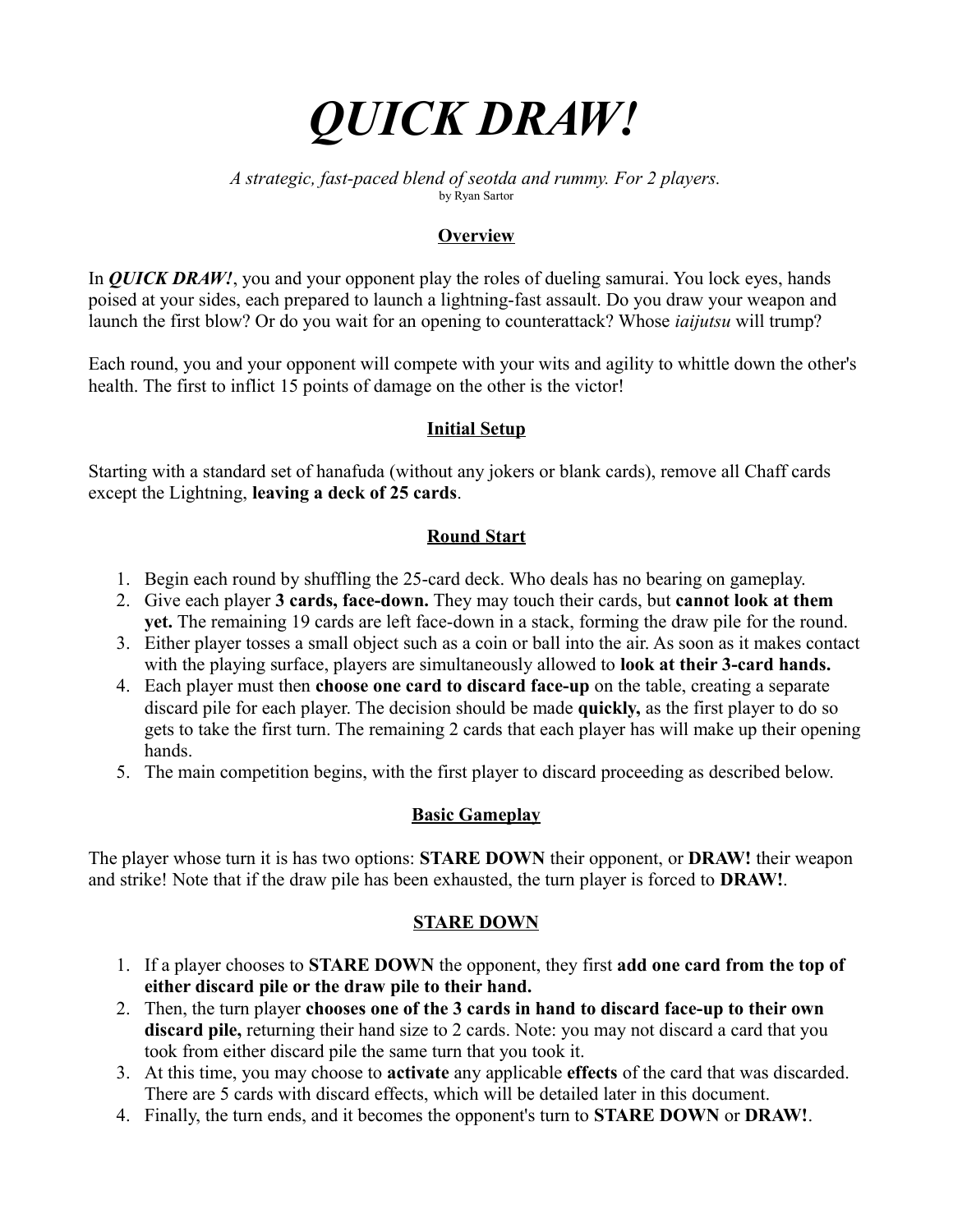## **DRAW!**

- **1. Reveal your current 2-card hand by throwing it face-up on the table. Your opponent must then do the same.**
- 2. **Compare the value of your hands** with reference to the hierarchy chart detailed later in this document.
	- A. **If the hands are of equal value:** each player picks their hands back up, re-concealing them, and chooses one card to discard **face-down** to their own discard pile. Then each player draws a new card from the draw pile, forming a new 2-card hand. At this point, the round continues with the next player's turn to **STARE DOWN** or **DRAW!**. If, however, the draw pile does not contain enough cards for both players to form new 2-card hands, the round ends in a stalemate.
	- B. **If one player's hand is superior:** they land a blow on the opponent, inflicting damage according to the following formula: **1 point** for each card in the **victor's discard pile**, plus **1 point** if the winning hand contained **any Red Ribbon**, or plus **3 points** if the winning hand contained a **Blue Ribbon**. Then, proceed to the end of the round.

# **Round End**

- 1. If **neither player** has yet inflicted **15 points** of damage on the opponent, shuffle all 25 cards and prepare for **another round** of play!
- 2. If, however, a player has successfully scored the target number of damage points on their opponent, **congratulations are in order!** They have survived the encounter and slain their worthy adversary.

The following sections provide information on the cards and hands that appear in *QUICK DRAW!*.

# **Discard Effects**

As mentioned earlier, 5 of the cards have special effects when discarded during the **STARE DOWN** phase. Note that effects cannot be activated during the initial hand setup or in the case of a tie during the **DRAW!** phase. Note as well that these effects are optional, and their activation is left to the discretion of the turn player.

- 1. **Cherry Blossom with Curtain:** The player who discards this may view their opponent's hand for approximately 7 seconds, after which the other player re-conceals their hand and gameplay continues as usual.
- 2. **Iris with Bridge:** The player who discards this may add one **face-up** card from anywhere in either discard pile to their hand, and then make another discard (leaving them with 2 cards).
- 3. **Peony with Butterflies:** The player who discards this may move the top card of their opponent's discard pile to the top of their own discard pile.
- 4. **Chrysanthemum with Sake Cup:** If activated, each player must choose one card from their own hand to give to the other player. The remaining cards in hand are not revealed to one another.
- 5. **Lightning:** Immediately after discarding this, you may **DRAW!**, thus depriving your opponent of an opportunity to improve their own hand before your next opportunity to showdown.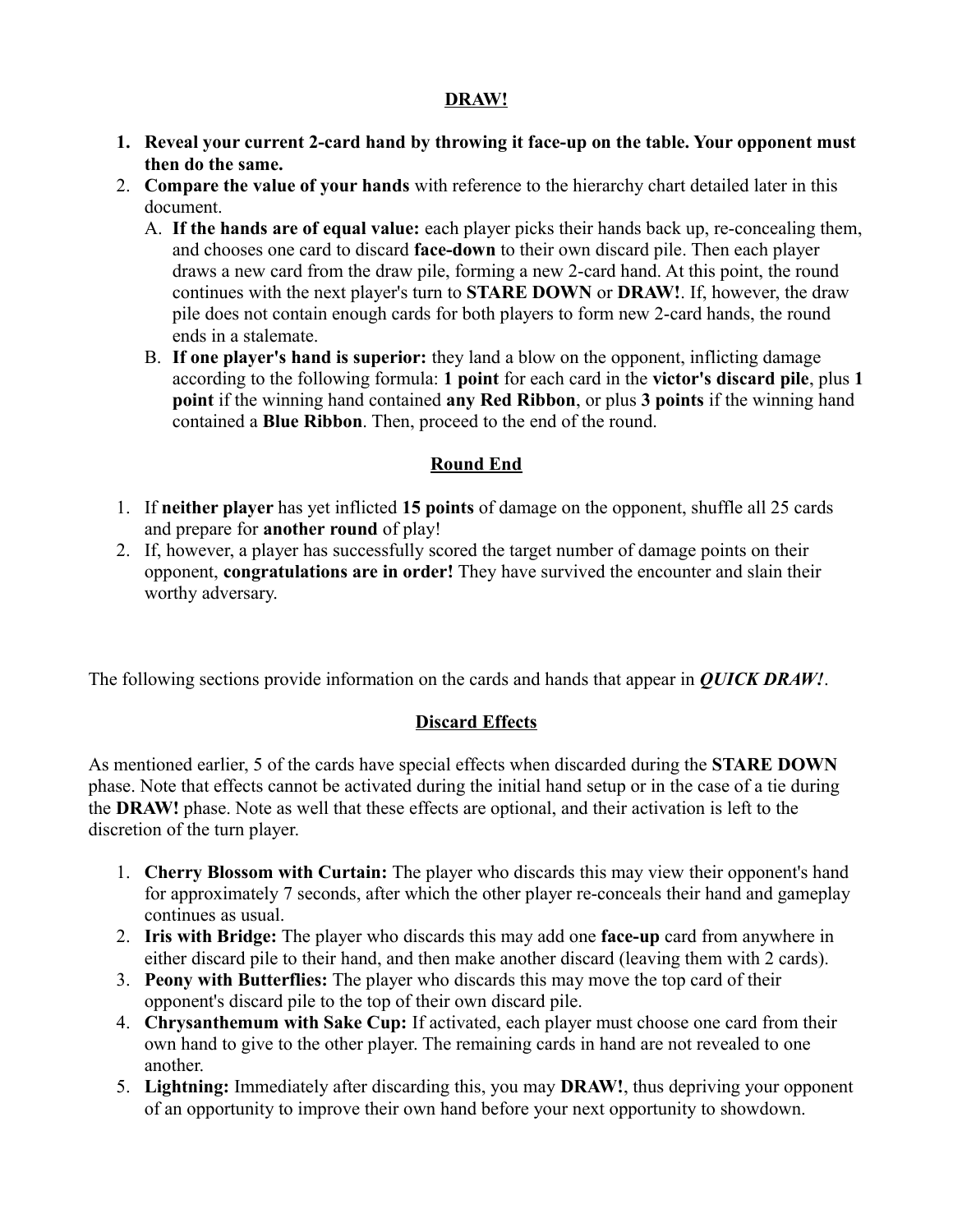# **Card Groupings**

In order to understand the hierarchy of hands, it is helpful to break down the 25-card deck into groups.

- A. **2 Big Birds:** Pine w/ Crane, and Paulownia w/ Phoenix.
- B. **3 Mammals:** Clover w/ Boar, Maple w/ Deer, and Willow w/ Man.
- C. **4 Little Birds:** Plum w/ Warbler, Wisteria w/ Cuckoo, Grass w/ Geese, and Willow w/ Swallow.
- D. **4 Plain Red Ribbons:** Wisteria, Iris, Clover, and Willow.
- E. **3 Poetry Red Ribbons:** Pine, Plum, and Cherry.
- F. **3 Blue Ribbons:** Peony, Chrysanthemum, and Maple.
- G. **5 Discard Effects:** Described above.
- H. **1 Full Moon:** Doesn't fall into any of the above categories.

### **Pairs**

Given the 25-card deck used in *QUICK DRAW!*, the first 10 suits of the deck each contain 2 cards. These 2 cards may pair with one another. The Willow suit, however, contains 4 cards, and Paulownia only has 1. For the purposes of this game, the **Lightning card does not have a suit** and thus **cannot be paired**! Likewise, the **Phoenix card cannot form a pair.** However, the **remaining 3 cards in the Willow suit may each pair with the others**, meaning that pairs are easier to make within this suit!

## **Hierarchy of Hands**

When a player **DRAW!** stheir weapon to attack, the players' hands are compared according to this hierarchy. **The combination higher on the list will win the encounter.** A given hand may have characteristics of multiple of these hands, but will only ever count as whichever combination is higher on the list: for example, a hand containing the Grass w/ Geese and Grass w/ Moon cards counts as a Pair, not as One Little Bird. **Any combination not included on this list will always lose an encounter**: for example, a hand containing the Pine Ribbon and Plum Ribbon.

- 1. **Sun and Moon:** Pine w/ Crane, and Grass w/ Moon.
- 2. **Two Moons:** Grass w/ Moon, and Wisteria w/ Cuckoo.
- 3. **Both Big Birds:** Self-explanatory.
- 4. **Calligraphy:** Willow w/ Man, and any Poetry Red Ribbon.
- 5. **Two Mammals:** Self-explanatory.
- 6. **Mixed Birds:** 1 Big Bird and 1 Little Bird.
- 7. **Two Little Birds:** Self-explanatory.
- 8. **Pair:** Any pair by suit. See "Pairs" section above.
- 9. **One Big Bird:** 1 Big Bird along with any other card.
- 10. **One Little Bird:** 1 Little Bird along with any other card.